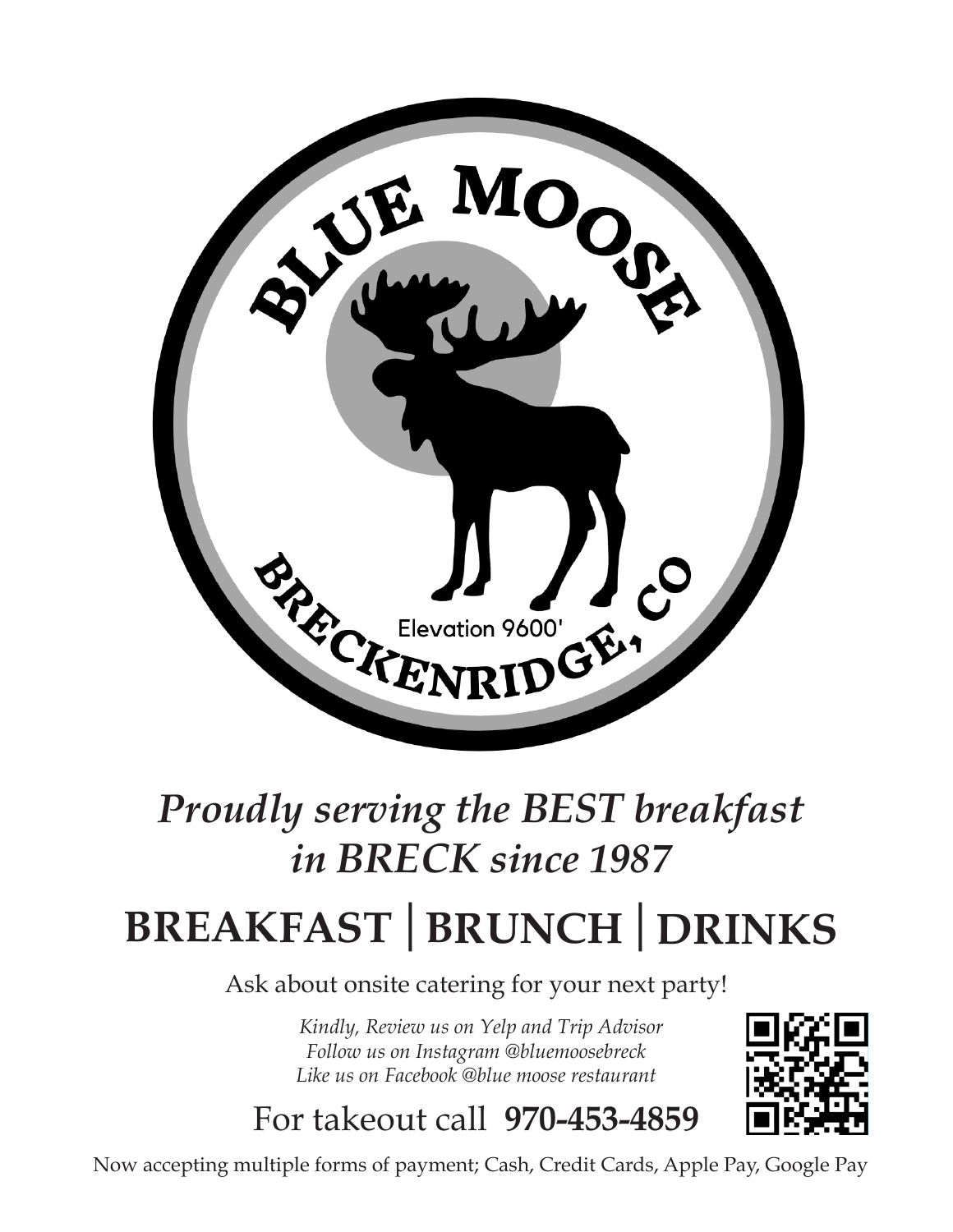### Blue Moose Organic Coffee

Our *Breck Coffee Roasters* coffee is fair trade, organically grown and locally roasted

**Regular or Decaffeinated**...3.00/free refills

**Cold Brew -** *Breck Coffee Roasters...*4.00/glass

Bring our Moose Special Blend Coffee home with you: 12 oz. Bag - Whole Bean or Ground Coffee...15.00

#### Morning Cocktails

| <b>Moose Bloody Mary:</b> Breckenridge Vodka and Zing-Zang served over ice with celery salted rim, pepperoncini & olives12.00 |  |
|-------------------------------------------------------------------------------------------------------------------------------|--|
| Spice Bomb Bloody Mary: "HOT & SPICY" Breckenridge Vodka infused with habanero and jalapeno peppers,                          |  |
|                                                                                                                               |  |
| XXX Atomic Bloody Mary: WARNING - crazy HOT, made with the world's hottest peppers!!!15.00                                    |  |
| "BACON-UP YOUR BLOODY" - add a slice of bacon +2.00                                                                           |  |
| Mimoosa: Brut Champagne and orange juice over ice (substitute OJ for grapefruit or cranberry juice)11.00                      |  |
|                                                                                                                               |  |
|                                                                                                                               |  |
|                                                                                                                               |  |
| Tequila Sunrise: Blanco Tequila, orange juice and grenadine over ice, garnished with orange candy wedge11.00                  |  |
|                                                                                                                               |  |
|                                                                                                                               |  |
|                                                                                                                               |  |
|                                                                                                                               |  |
| Peppermint Patty: Peppermint Schnapps, Irish Cream & hot chocolate topped w/whipped cream & peppermint candy13.00             |  |
| Peanut Butter Hot Chocolate: Screwball Whishey, hot chocolate topped w/whipped cream & mini peanut butter cups14.00           |  |
|                                                                                                                               |  |
|                                                                                                                               |  |
| Don't miss our Shot Menu and please ask about the Specialty Drink of the Day                                                  |  |

Upgrade to *Tito's Vodka* or *Jameson Irish Whiskey +*2.00

#### Beverages ...3.00

| Whole Milk<br>Pepsi         | Sweet Tea      |                                                                                                                                        |
|-----------------------------|----------------|----------------------------------------------------------------------------------------------------------------------------------------|
| 2% Milk                     |                | <b>Fruit Smoothie</b>                                                                                                                  |
| Chocolate Milk              |                | Please ask your server about                                                                                                           |
| Almond Milk (+1)<br>Mt. Dew | Lemonade       | today's smoothie flavors                                                                                                               |
| $\text{Out}$ Milk $(+1)$    | Arnold Palmer  | Smoothie8.00                                                                                                                           |
| Shirley Temple (+1)         | (free refills) | Boozy Smoothie14.00                                                                                                                    |
| Red Bull $(+2)$             |                |                                                                                                                                        |
|                             |                | Unsweetened Iced Tea<br>Diet Pepsi<br>Sierra Mist<br><b>Assorted Flavor Teas</b><br>Dr. Pepper<br><b>Ginger Beer</b><br>(free refills) |

#### Baked Goods

# On The Lighter Side

 *\*Consuming raw or under cooked meats, or eggs may increase your risk of food borne illness, especially if you have certain medical conditions. Pleased be advised that we offer products that may come in contact with tree nuts, butter, and eggs. While we take steps to minimize the risk of cross contamination, we cannot guarantee that our products are safe to consume by people with peanut, tree nut, soy, milk, egg or wheat allergies.*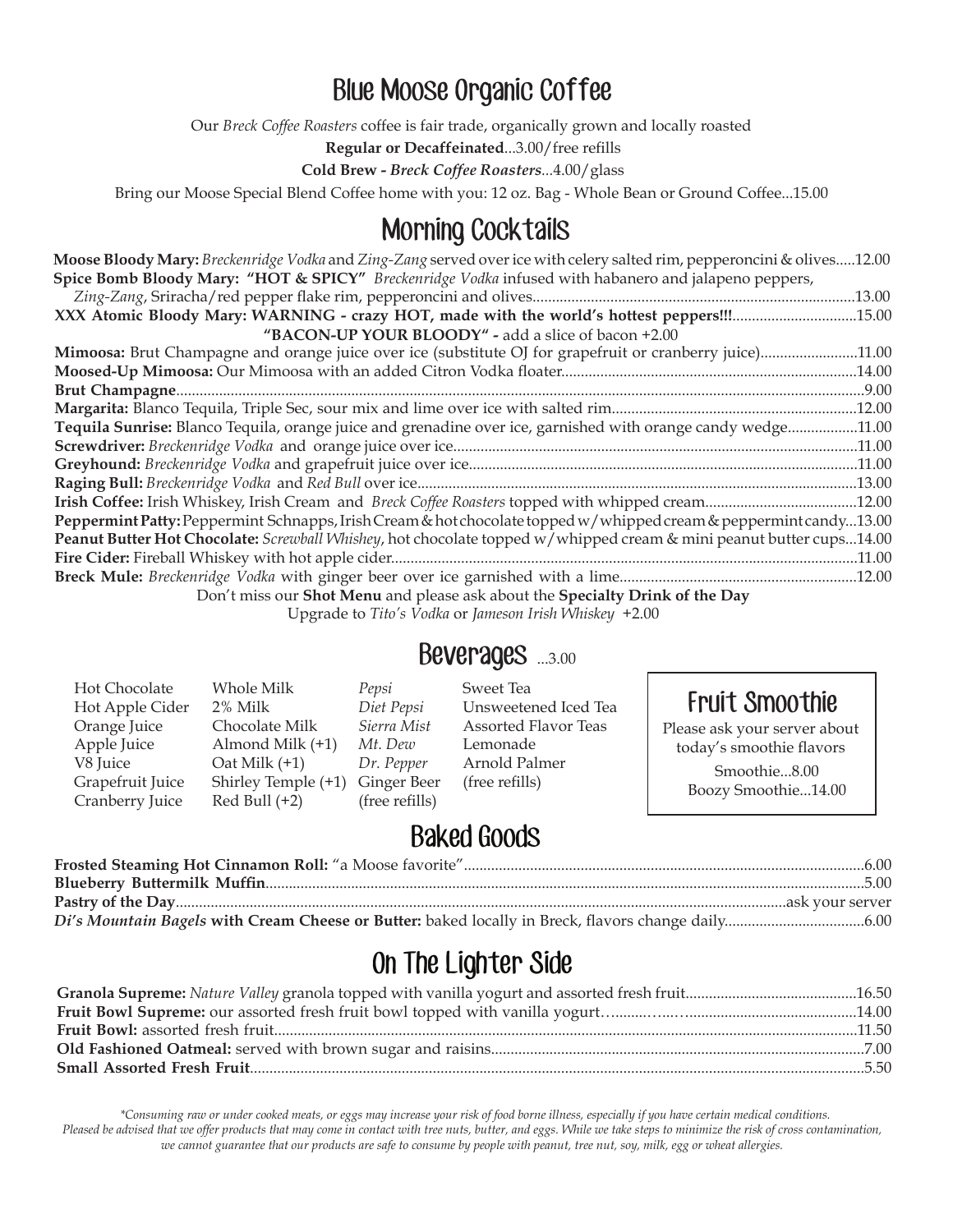# Colorado Farm Fresh Eggs

**EGG STYLES: over easy***\* (runny yolks)* **| over medium***\* (yolks cooked slightly)* **| over well** \* *(yolks cooked through)* **over hard\*** *(yolks broken and cooked hard)* **|** *s***crambled***\** **| poached\*****| sunny side up\*** 

served with a choice of: white toast, wheat toast or biscuit, and home fries or grits (cheese grits +2.00)

| Two Egg Breakfast: two eggs (any style) w/bacon, ham, corned beef hash, link sausages or spicy chorizo, (salmon +1)12.00 |
|--------------------------------------------------------------------------------------------------------------------------|
|                                                                                                                          |
| <b>STS+:</b> two Scrambled eggs, Tomatoes, Scallions, mushrooms and colby/jack cheese                                    |
|                                                                                                                          |
| The English: two eggs (any style) served with ham, bacon and sausage, grilled tomatoes and green onions15.00             |

add a side of tomato salsa (+2.50)

add a side of pork green chili or veggie green chili (+4.00)

#### Omelettes or Scrambles

served with a choice of: white toast, wheat toast or biscuit, and home fries or grits (cheese grits +2.00)

| Mexi: cheese, sour cream, scallions, jalapenos & your choice of: tomato salsa, pork green chili (+2), veggie green chili (+2)15.00 |  |
|------------------------------------------------------------------------------------------------------------------------------------|--|
|                                                                                                                                    |  |
|                                                                                                                                    |  |
|                                                                                                                                    |  |
|                                                                                                                                    |  |
| Harvest: baby spinach, onions, green peppers, tomatoes, mushrooms and broccoli (add colby/jack cheese +2.00)17.00                  |  |
|                                                                                                                                    |  |

to add, remove or substitute omelette ingredients, please "Create Your Own Omelette or Scramble" below

#### Create Your Own Omelette or Scramble

Omelette or Scramble with any of the following ingredients: ...11.00 (base price)

(+1.00) each: baby spinach, mushrooms, tomatoes, scallions, broccoli, green peppers, sour cream, onions, jalapenos

(+2.00) each: bacon, sausage, ham, chorizo, corned beef hash, colby/jack cheese, brie, cream cheese, avocado, tomato salsa

(+4.00) each: pork green chili, veggie green chili, smoked salmon

# Moose Benedicts

All Moose Benedicts served on an English muffin with two poached eggs\* topped with hollandaise sauce served with home fries or grits (cheese grits +2.00), add avocado +2.00, substitute gluten-free English muffin +1.00

**we will gladly substitute sliced or grilled tomatoes or cottage cheese for potatoes or grits substitute for fresh fruit** (+1.50) **substitute egg whites for whole eggs** (+1.00)

**-** more moose breakfast choices on back

*\*Consuming raw or under cooked meats, or eggs may increase your risk of food borne illness, especially if you have certain medical conditions. Pleased be advised that we offer products that may come in contact with tree nuts, butter, and eggs. While we take steps to minimize the risk of cross contamination, we cannot guarantee that our products are safe to consume by people with peanut, tree nut, soy, milk, egg or wheat allergies.*